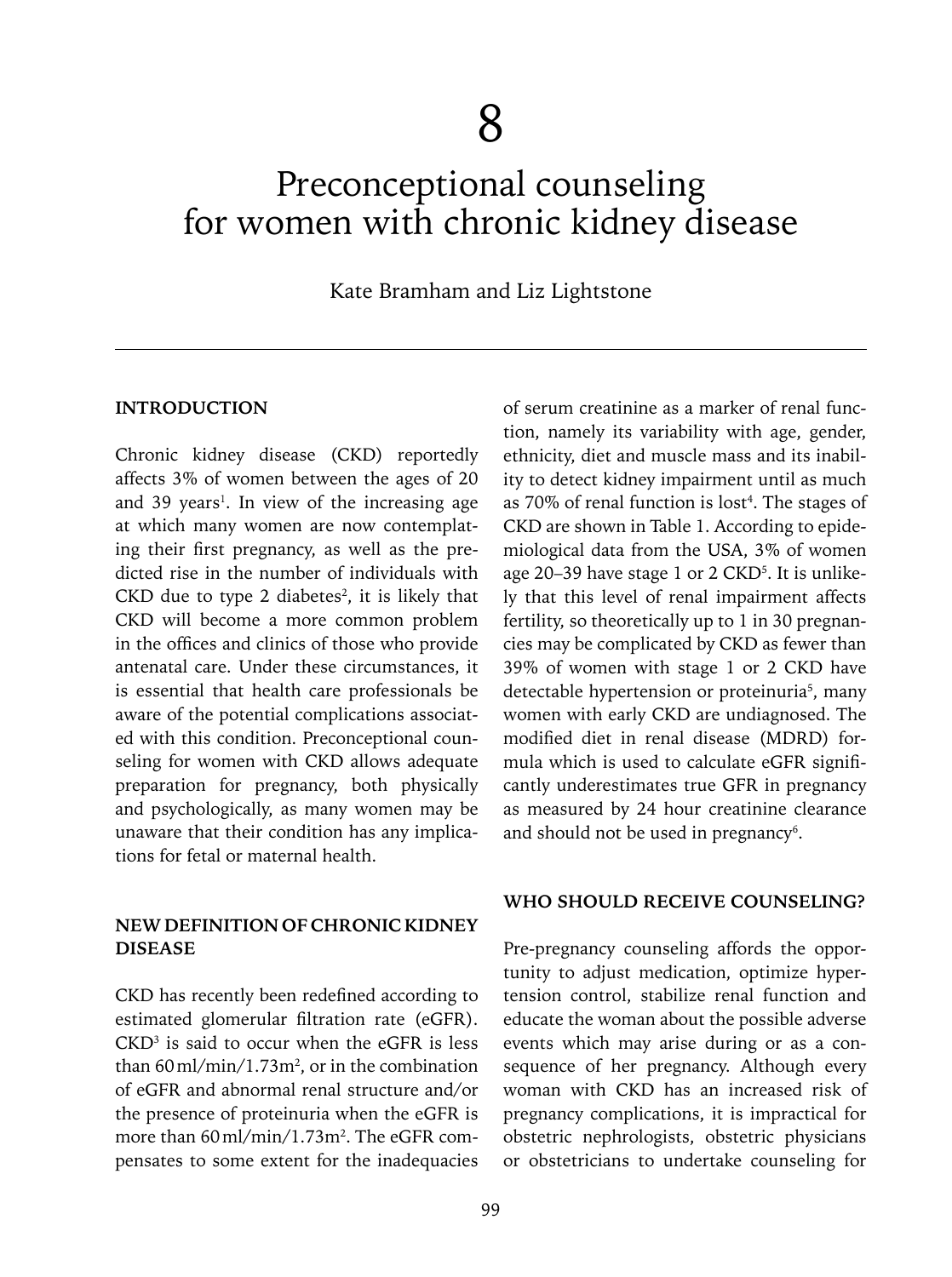|                | eGFR                          |                                       | Approximate creatinine<br>in non-pregnant women |
|----------------|-------------------------------|---------------------------------------|-------------------------------------------------|
| CKD stage      | (ml/min/1.73 m <sup>2</sup> ) | Description                           | $(\mu \text{mol/l})$                            |
|                | >90                           | Kidney damage* with normal/raised GFR | < 70                                            |
|                | $60 - 90$                     | Kidney damage* with mild/reduced GFR  | 70-100                                          |
|                | $30 - 59$                     | Moderately reduced GFR                | 100–180                                         |
| $\overline{4}$ | $15 - 29$                     | Severely reduced GFR                  | 180–350                                         |
|                | <15                           | Kidney failure                        | >350                                            |

**Table 1** Stages of chronic kidney disease (CKD) using the modification of diet in renal disease (MDRD) formula to calculate the estimated glomerular filtration rate (eGFR)

\*Kidney damage with evidence or structural damage or proteinuria; stage 1 or 2 cannot be classified on the basis of GFR alone

every woman with all forms of CKD; therefore, those with mild disease could be managed by their general practitioner (GP) or primary care physician. Table 2 lists certain clinical situations where pre-pregnancy counseling is essential.

# **TIMING OF CONCEPTION**

One of the essential components of pre-pregnancy counseling is a discussion on the timing of conception, the importance of which varies on an individual basis according to patient age, disease etiology and activity. Evidence from a large series of transplant recipients who subsequently became pregnant identified delaying conception until 12 months post-transplantation was associated with better pregnancy and renal outcomes<sup>7</sup>. A year is now recommended by the European Best Practice Guidelines for care of the renal transplant recipient, to allow for medication adjustments and to reduce the risk of acute graft rejection<sup>8</sup>.

Lupus nephritis has also been studied in considerable detail with respect to pregnancy. The risk of disease flare and adverse pregnancy outcomes are increased in women who conceive with active disease<sup>9,10</sup>. Pregnancy and renal complications are significantly reduced in those who have quiescent disease for 6 **Table 2** Women with renal disease who should be referred for pre-pregnancy counseling

- Women with CKD stage 4 or 5 • Women with CKD stage 3 and adverse risk factors, e.g. significant proteinuria, hypertension or previous adverse obstetric history
- Women with kidney transplants
- Women on dialysis who are contemplating pregnancy
- Women with CKD stage 1 or 2 and adverse risk factors, e.g. systemic diseases such as lupus or vasculitis, significant proteinuria, hypertension or previous adverse obstetric history
- Women with a family history of heritable renal disease

CKD, chronic kidney disease

months prior to conception $11$ . It is currently recommended that a period of 6 months after the latest episode of disease flare, including non-renal involvement, pass before attempting to conceive.

Diabetes is independently associated with less than optimal pregnancy outcome, even in women with normal renal function. Hyperglycemia adversely affects rates of preterm delivery, cesarean section, still birth,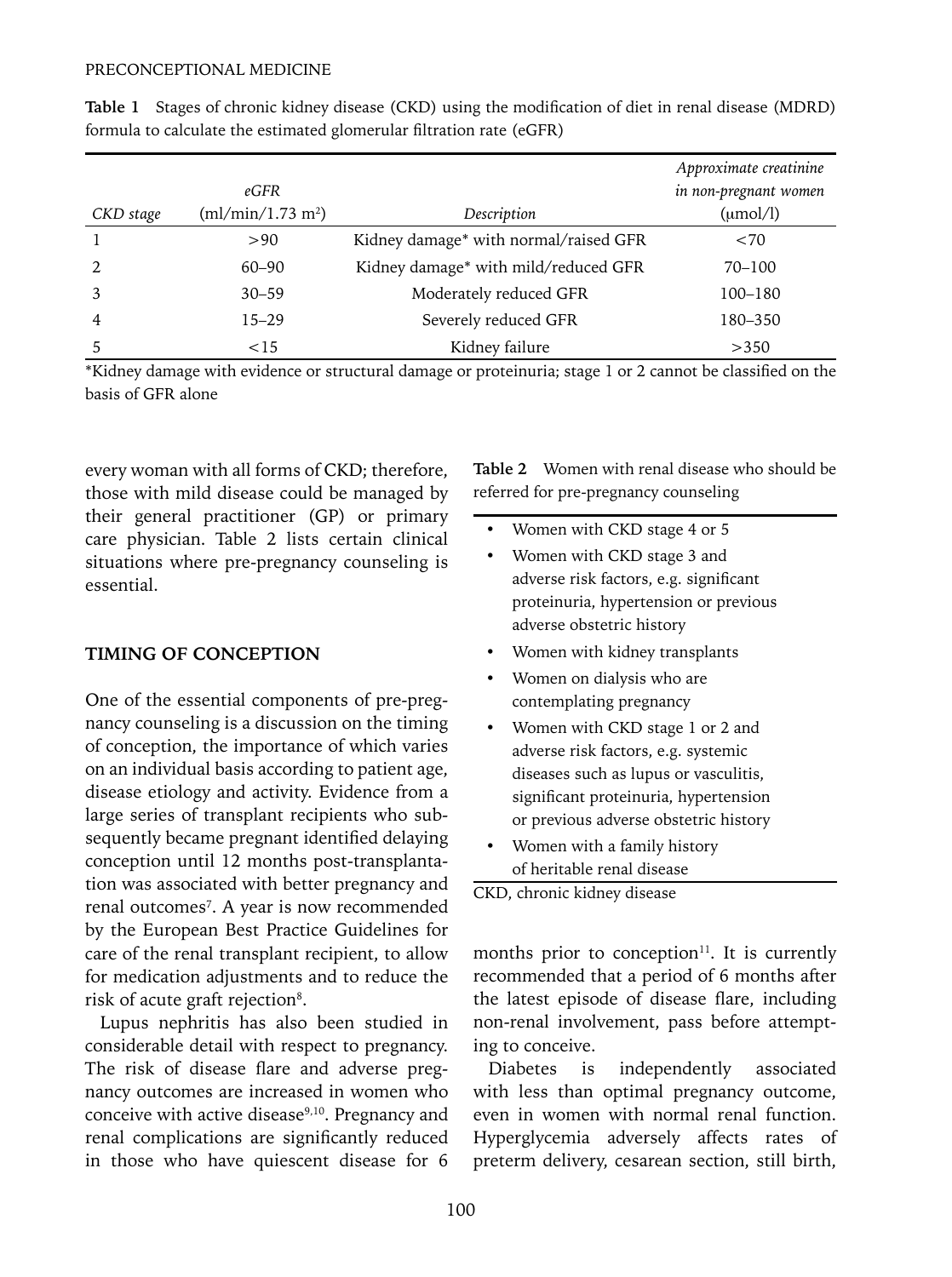perinatal mortality and congenital abnormality<sup>12,13</sup>. Hence, women with type 1 as well as type 2 diabetes are advised to optimize their glycemic control before embarking on pregnancy. Similarly, poorly controlled hypertension is a predictor of adverse outcome, and women are advised to delay conception until this is adequately controlled<sup>14</sup>, although if renal function is deteriorating rapidly some women may be better advised to conceive sooner rather than later.

The most complicated scenario for advising when to conceive is in an older individual with moderate–severe renal impairment. If the condition is progressive, a younger woman can confidently be advised to wait until she has received a kidney transplant, which will not only improve her fertility, but will increase the chances of a successful, uncomplicated pregnancy. Unfortunately, for women older than 35 years the opportunity for transplantation may not arise until their fertility has declined substantially. For such individuals, the best option, in order to allow her the best possible chance of having a baby at all, is to advise not to delay conception, but to accept that the pregnancy will be high risk.

Contrary to the previously held beliefs of nephrologists and obstetricians a few decades ago that 'children of women with renal disease used to be born dangerously or not at all – not at all if their doctors had their way'15, there are few situations when conception is not recommended. Such a circumstance requires a complex counseling process, in which the woman needs to be made aware that the chances of a successful pregnancy are very low, and that in commencing pregnancy she will be putting her own health in jeopardy. A powerful argument which may be helpful is a detailed explanation of the life-style adjustments required by renal replacement therapy, together with the anticipated shortened life expectancy, factors which should be important considerations for a potential new mother.

## **MEDICATION ADJUSTMENTS**

Another valuable component of preconceptional counseling for women with CKD is a medication review. Several drugs commonly used by nephrologists and in primary care are teratogenic or have consequences for the fetus later in pregnancy. For the purposes of this discussion, we focus on two major categories: immunosuppressive agents and angiotensin converting enzyme (ACE) inhibitors.

## **Immunosuppression**

Nearly all transplant recipients and many women with glomerulonephritis regularly take immunosuppressive agents. Prednisolone is metabolized by the placenta to relatively inactive 11-ketoforms by 11ß-hydroxysteroid dehydrogenase, and only 10% crosses into the fetal circulation at maternal doses of less than 20mg16. Exposure to corticosteroids in the first trimester may slightly increase rates of cleft lip and palate<sup>17,18</sup>; however, this has not been substantiated in all studies<sup>19,20</sup>. Cyclosporine<sup>21,22</sup> and tacrolimus<sup>23</sup> are non-teratogenic; however, there is an increased risk of gestational diabetes in women taking tacrolimus<sup>24</sup>, and a glucose tolerance test is recommended at 28 weeks. Azathioprine has also been shown to be safe in pregnancy<sup>25-27</sup>.

Mycophenolate mofetil (MMF) is now a first line agent for prevention of allograft rejection and for the treatment of lupus nephritis. Emerging animal data have demonstrated teratogenicity28, and in 2004 the first case of human teratogenicity was described $29$ . Since then 26 cases of early exposure in 18 renal transplant patients have been reported, and a clinical syndrome similar to that found in animal studies has been identified including hypoplastic nails, shortened fifth fingers, diaphragmatic hernia, microtia (ear deformity), micrognathia, cleft lip and palate, and congenital heart defects<sup>30</sup>. These reports, assessed broadly,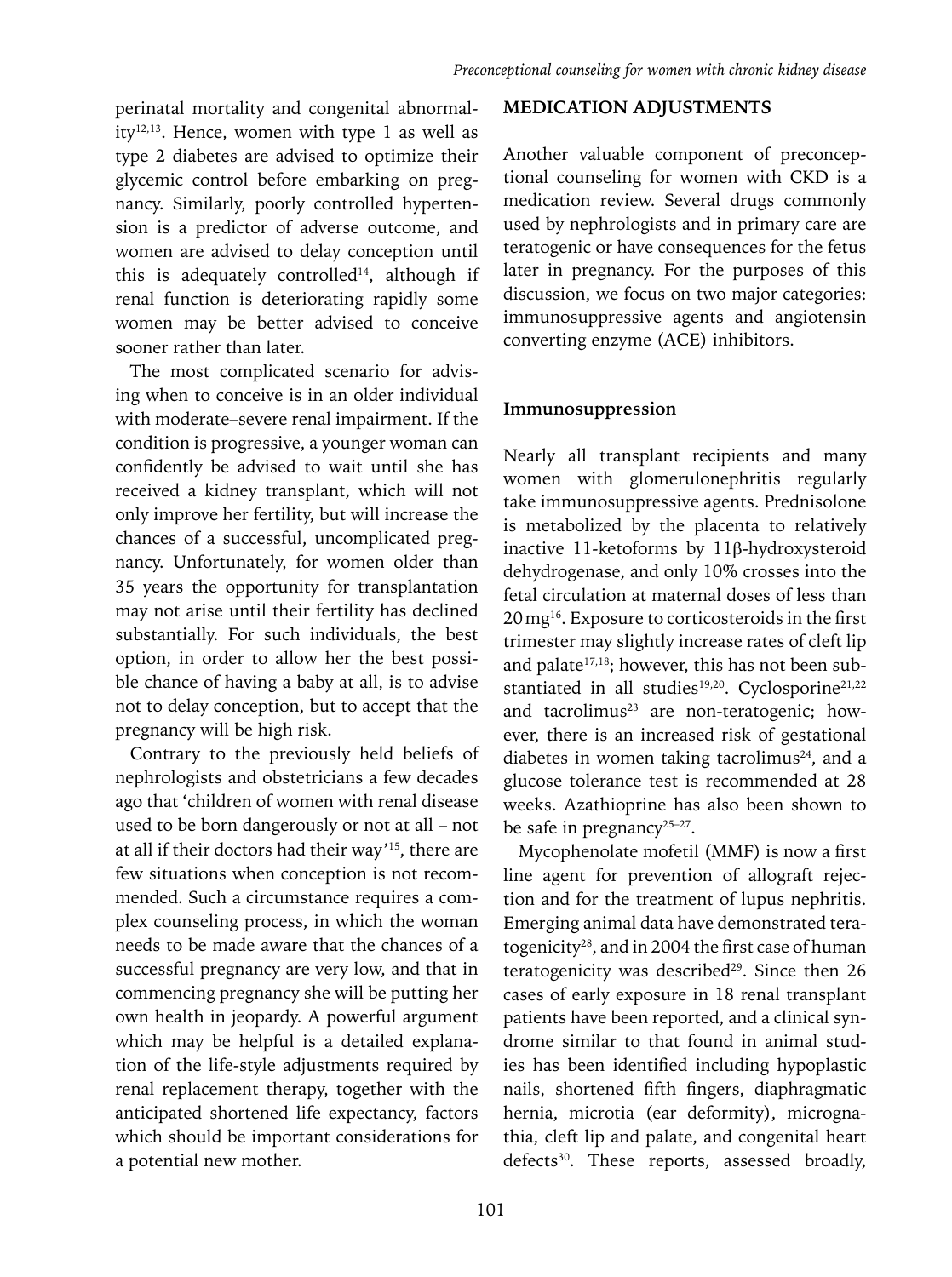resulted in a reclassification of MMF status by the FDA to class C. Women are now advised to switch from MMF at least 3–6 months before conception to an immunosuppressive agent which has a safer profile in pregnancy, e.g. azathioprine, cyclosporine or tacrolimus. There are some clinical situations, however, where alternatives have already been tried without success and MMF is the only treatment able to achieve disease stability. In such a situation the individual needs to be counseled carefully about the relative risks to the fetus if she remains on MMF during her pregnancy. It is currently unknown whether such defects can be detected by antenatal ultrasonography.

Data regarding the use of sirolimus (rapamycin) in pregnancy are limited. Although no evidence of teratogenicity has been identified in animal or clinical studies<sup>30</sup>, more information is required before it can be recommended in pregnancy, and women taking sirolimus should be advised to change to an alternative agent at preconceptional counseling.

# **Angiotensin converting enzyme inhibitors and angiotensin II receptor blockers**

Before 2006, exposure to ACE inhibitors in the first trimester was considered acceptable. ACE inhibitors were not advised in the second or third trimester, however, due to an association with fetal complications including growth restriction, oligohydramnios, hypocalvaria, renal dysplasia, anuria, renal failure and often fetal death<sup>31</sup>. However, Cooper *et al.* published a landmark paper in 2005 which suggested that even first trimester only exposure to ACE inhibitors is associated with a 2.7-fold increase in congenital malfomations<sup>32</sup>. Abnormalities include cardiovascular, central nervous system and renal defects.

Three possible approaches are available to women with CKD taking ACE inhibitors/angiotensin II receptor blockers (ARBs) considering pregnancy. Women with minimal proteinuria taking ACE inhibitors/ARBs for blood pressure control can be switched to an alternative antihypertensive known to be safe in pregnancy, e.g. nifedipine, amlodipine, doxazosin, or labetolol. Women with proteinuria controlled by ACE inhibitors/ARBs with mild renal impairment can be advised to stop taking their medication when they start trying to conceive, with close monitoring of blood pressure. However, women with heavy proteinuria, a major adverse indicator of progression of renal disease, risk a marked reduction in GFR if they do not continue to take ACE inhibitors/ ARBs whilst they are attempting to conceive. This is particularly difficult for older women, those with more severe renal impairment and those with diabetic nephropathy in whom a prolonged interval without ACE inhibitors/ ARBs may be ill advisable. In these cases, it is recommended that ACE inhibitors/ARBs not be stopped preconception but be discontinued as soon as the pregnancy is confirmed, as the period of teratogenicity is considered to be from 6 weeks onwards. Women with an irregular menstrual cycle, in whom pregnancy confirmation may be delayed, need to be assessed and advised on an individual basis.

#### **PREGNANCY AND RENAL OUTCOMES**

Women with CKD contemplating pregnancy not only have to be aware of the potential complications of the pregnancy for the fetus, but also of the implications for progression of their renal impairment. Over the past five decades, several mainly retrospective series have attempted to assess these issues. An amalgamation of the data of 908 pregnancies in 676 women is shown in Tables 3 and 4. In view of eGFR being invalid in pregnancy, older classifications according to serum creatinine are used to categorize levels of renal impairment.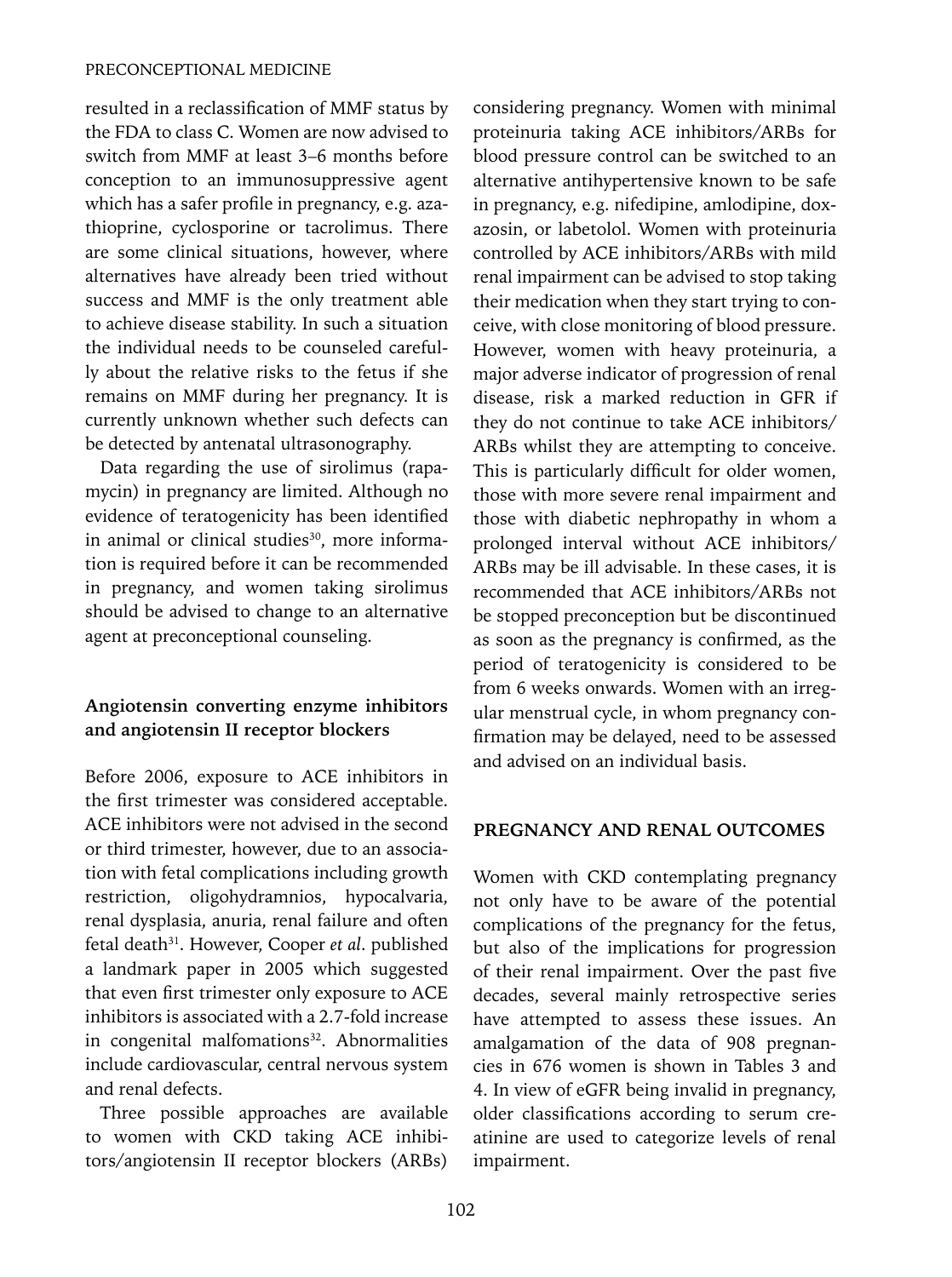|                     | Problems during pregnancy | Successful obstetric outcome | Long-term renal problems |
|---------------------|---------------------------|------------------------------|--------------------------|
| Creatinine (umol/l) | $(\%)$                    | $(\%)$                       | $(\%)$                   |
| < 125               | 26                        | 96                           |                          |
| 125–250             | 47                        | 89                           | 30                       |
| >250                | 86                        | 46                           | 53                       |

**Table 3** Pregnancy outcome in 908 pregnancies in 676 women (personal communication, Professor John Davison): risks associated with different levels of renal impairment

**Table 4** Pregnancy outcome in 908 pregnancies in 676 women (personal communication, Professor John Davison): type of problem encountered with different levels of renal impairment

| Creatinine (umol/l) | High blood pressure $(\%)$ | PET $(\%)$ | IUGR/Prematurity (%) |
|---------------------|----------------------------|------------|----------------------|
| < 125               | Variable                   | $10 - 20$  | Increased            |
| $125 - 250$         | $30 - 50$                  | 40         | $30 - 50$            |
| >250                | Most                       | 80         | $57 - 73$            |

IUGR, intrauterine growth retardation

## **Mild renal impairment (creatinine <125**µ**mol/l)**

Women with mild renal impairment usually have successful pregnancies, although the risk of pre-eclampsia remains greater than background (5%) and should be discussed. Successful fetal outcomes have improved for women with mild renal impairment, and more recently have been reported to be as high as 98%33; however, rates of preterm delivery (11– 20%) and low birth weight (5–26%) continue to be higher than in healthy controls<sup>14,34,35</sup>. Pregnancy in women with mild renal impairment generally does not precipitate either worsening or an accelerated worsening of maternal kidney function<sup>34,36-39</sup>.

## **Moderate renal impairment (creatinine 125–250**µ**mol/l)**

Fertility is reduced with increasing severity of renal impairment<sup>40</sup>. As many as 1 in 750 pregnancies are complicated by stage  $3-5$  CKD<sup>41</sup>, and the majority of these occur in women with

more preserved renal function. The most difficult group of women to give accurate preconceptional counseling are those with moderate renal impairment. Pre-eclampsia may occur in up to 60% of these women<sup>42,43</sup>, may occur early and may be severe. An important message to ensure the woman understands is the concept of prematurity, which may occur in 39–64% of women<sup>42-46</sup>. Although major advances in neonatal care have led to marked improvements in survival and outcome, very preterm infants frequently have sensory impairment and intellectual disability. It is therefore important to highlight that there is an increased risk of early complications and hence very preterm delivery which can lead to long-term handicap. Fetal loss is higher in this group of women, with early and late miscarriages not being uncommon<sup>42-46</sup>. A useful early guide to the success of an individual pregnancy is the adaptation to increased GFR47. If creatinine does not fall in the late first/early second trimester it is suggestive of future complications.

A very important issue to discuss is the risk of deterioration of renal disease. Renal function may deteriorate in 20% of women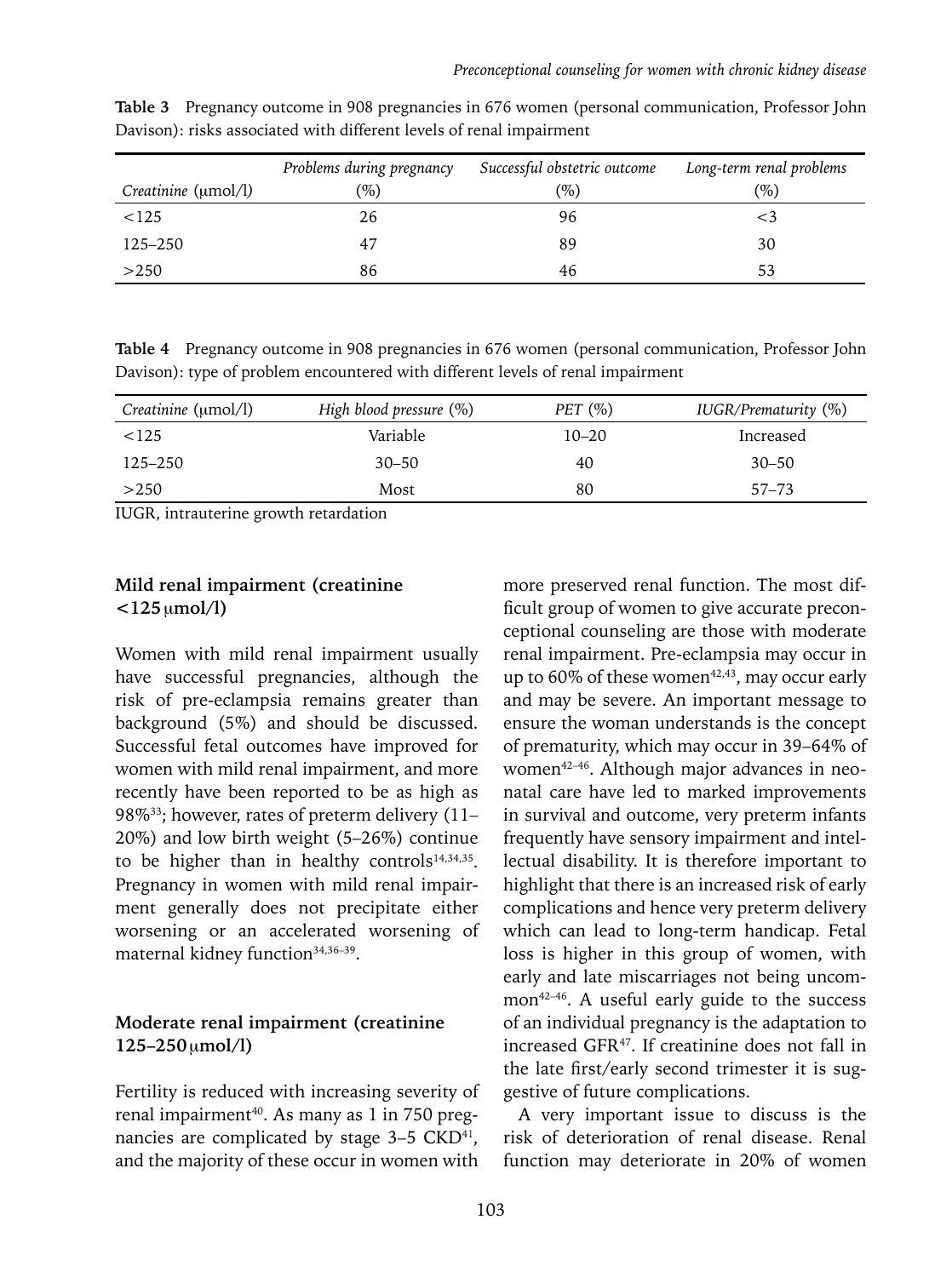during pregnancy and in an additional 23% between 6 weeks and 6 months postpartum. Some of these women recover their pre-pregnancy renal function values by 6 months, but approximately one-third have a pregnancyrelated decline which persists<sup>43</sup>. Even temporary renal deterioration may have serious consequences. In a recent series of 36 women (unpublished data) more than 50% of women with preterm deliveries (<37 weeks' gestation) were delivered iatrogenically due to progressive renal impairment.

Imbasciati *et al*. recently published a comprehensive prospective series of 49 women with mean serum creatinine at conception of  $186 \pm 88$  µmol/l and reported that the most important predictors of permanent deterioration of renal disease were the combined presence pre-pregnancy of GFR of less than 40ml/min/m2 and proteinuria exceeding  $1 g/24$  hours<sup>42</sup>. The authors concluded that both factors need to be present for a statistically significant increase in risk of long-term renal damage<sup>48</sup>.

## **Severe renal impairment (creatinine >250**µ**mol/l)**

Women with stage 4/5 renal disease often have very stormy and unsuccessful pregnancies, with reported rates of fetal and neonatal loss between 24 and 47%<sup>42,46,49</sup>, although one more recent series suggests some improvement in these numbers<sup>48</sup>. Pre-eclampsia occurs in the majority of instances, and in recent published case series of women requiring renal replacement therapy, the mean duration of gestation at delivery was  $32-33$  weeks<sup>50-53</sup>. As previously mentioned, such women have a high risk of deterioration of renal disease, which is likely to result in a need for renal replacement. The life-style implications of dialysis also need to be explained in detail, together with a discussion of shortened life-expectancy. These issues are important for any individual faced with this life changing event, but particularly so for women contemplating bringing up small children.

It is often assumed that women on dialysis never become pregnant due to the negative effects of significant renal impairment on fertility and libido. Many are oligomenorrheic or amenorrheic, but recent data show that 1 in 200 women of childbearing age on dialysis become pregnant<sup>54</sup>. These women are at greatest risk of pregnancy complications and, as such, are one of the most important groups to need thorough and detailed preconceptional counseling. Pregnancy outcomes for those already established on dialysis are worse than for those who require dialysis as a consequence of pregnancy. It is recommended that hemodialysis frequency be increased to 5–7 times per week, aiming for more than 20 hours in order to achieve more normal biochemistry and avoid marked shifts in intravascular volume. This regimen appears to have been successful in several cases<sup>50,51,55</sup>. One of the adverse effects of hemodialysis is the theoretical removal of progesterone from the dialysate, which may be associated with spontaneous preterm labor. An important consideration for these and many other CKD patients is that the obstetric services and nephrology/dialysis facilities need be on the same site. In an ideal world, there would be close communication between the senior care providers of both services and, if there were large numbers of patients being seen by both services, a bi-weekly joint care conference or regular joint care clinics could facilitate this communication.

The number of pregnant individuals on peritoneal dialysis (PD) is approximately two to three times lower than that of those on hemodialysis<sup>56,57</sup>. This is postulated to be due to the hypertonic peritoneal milieu and volume of fluid in the abdominal cavity having adverse effects on the ovum or its transport down the fallopian tubes<sup>40,58</sup> as well as previous episodes of peritonitis resulting in adhesions and failure of implantation<sup>57</sup>. No robust direct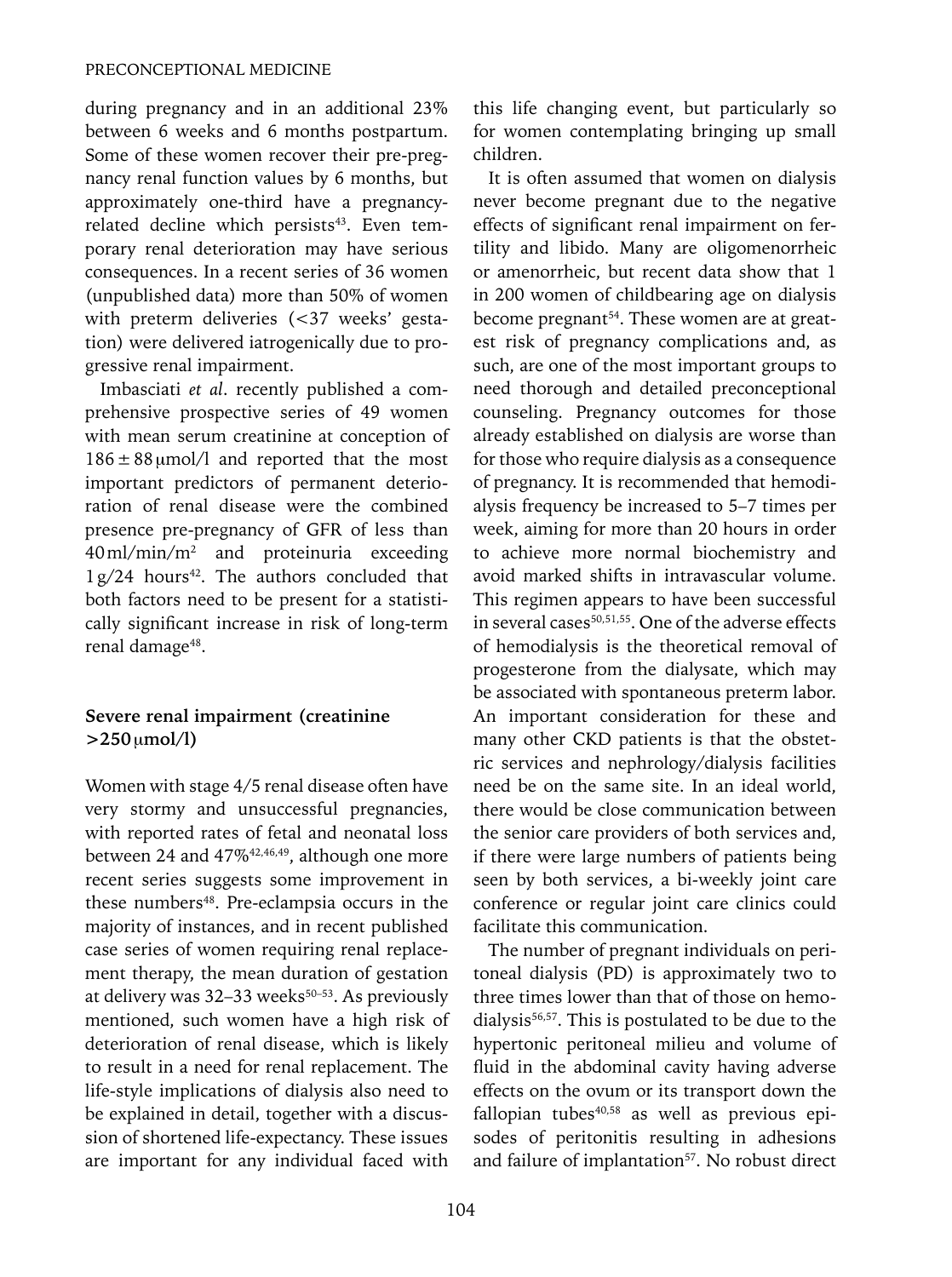comparison exists between dialysis modalities in pregnancy; however, babies born to mothers on PD have higher birth weights, and there is less pre-eclampsia, whereas premature labor and peritonitis are more common<sup>58</sup>. However, the majority of women who conceive whilst on PD are often changed to hemodialysis due to perceived issues of volume, inadequate clearance and less experience worldwide upon which to draw.

Women who already require erythrocyte stimulating agents are likely to need larger doses throughout gestation, and some women may develop erythropoietin deficiency during pregnancy due to failure of endogenous synthesis to meet the increased demands.

#### **PROTEINURIA**

Proteinuria increases in normal pregnancy due to increased GFR and alteration in renal handling. The upper limit of normal proteinuria is doubled in pregnancy to 300mg/24 hours or 30mg/µmol creatinine59. Up to 30% of women with CKD without proteinuria pre-pregnancy develop proteinuria during pregnancy<sup>60</sup>, and those with pre-existing proteinuria may have a dramatic increase in urinary protein loss reaching nephrotic levels in some cases<sup>14</sup>. Some authors report that the presence of proteinuria in pregnancy is associated with a worse outcome, although this is not a consensus view.

If proteinuria reaches nephrotic range  $(>3g/24$  hours), with serum albumin <30g/dl, it is advised by consensus expert opinion that women should be commenced on thromboprophylaxis, due to the theoretical loss of antithrombin in the urine and associated changes in coagulation factors<sup>61</sup>. Dosing of low molecular weight heparin should be prescribed according to the level of renal impairment. Women with pre-pregnancy proteinuria should be warned of this possibility, as the concept of daily injections can sometimes be alarming to unprepared individuals.

#### **HYPERTENSION**

Pregnancy is a state of systemic vasodilatation in healthy individuals, but in those with chronic hypertension and/or pre-existing CKD this may worsen, or arise *de novo* requiring multiple antihypertensive agents. Hypertension itself is associated with a worse pregnancy outcome in women with  $CKD<sup>14,62</sup>$ . It is noteworthy that the absence of hypertension, almost regardless of renal function, predicts the best outcome. The distinction between progressive hypertension and proteinuria and the development of pre-eclampsia can often be difficult in the presence of CKD, and may require admission for observation. Serial growth scans are often performed in women with moderate/severe renal impairment, which helps guide the obstetrician to make decisions about delivery; however, women need to be forewarned that a degree of uncertainty may occur with this complex clinical problem.

#### **URINARY TRACT INFECTION**

During pregnancy urinary tract infections (UTIs) are more common, due to the dilatation of the urinary tract and subsequent urinary stasis. Women with CKD are at particular risk of developing UTIs and appropriate advice regarding symptom detection and screening should be given in preconceptional counseling.

# **CONSIDERATIONS FOR INDIVIDUAL ETIOLOGIES OF CHRONIC KIDNEY DISEASE**

#### **Lupus nephritis**

Some women with lupus nephritis may have received cyclophosphamide which can lead to ovarian failure. This may be of concern to those women now wanting to conceive, but the majority can usually be reassured, as the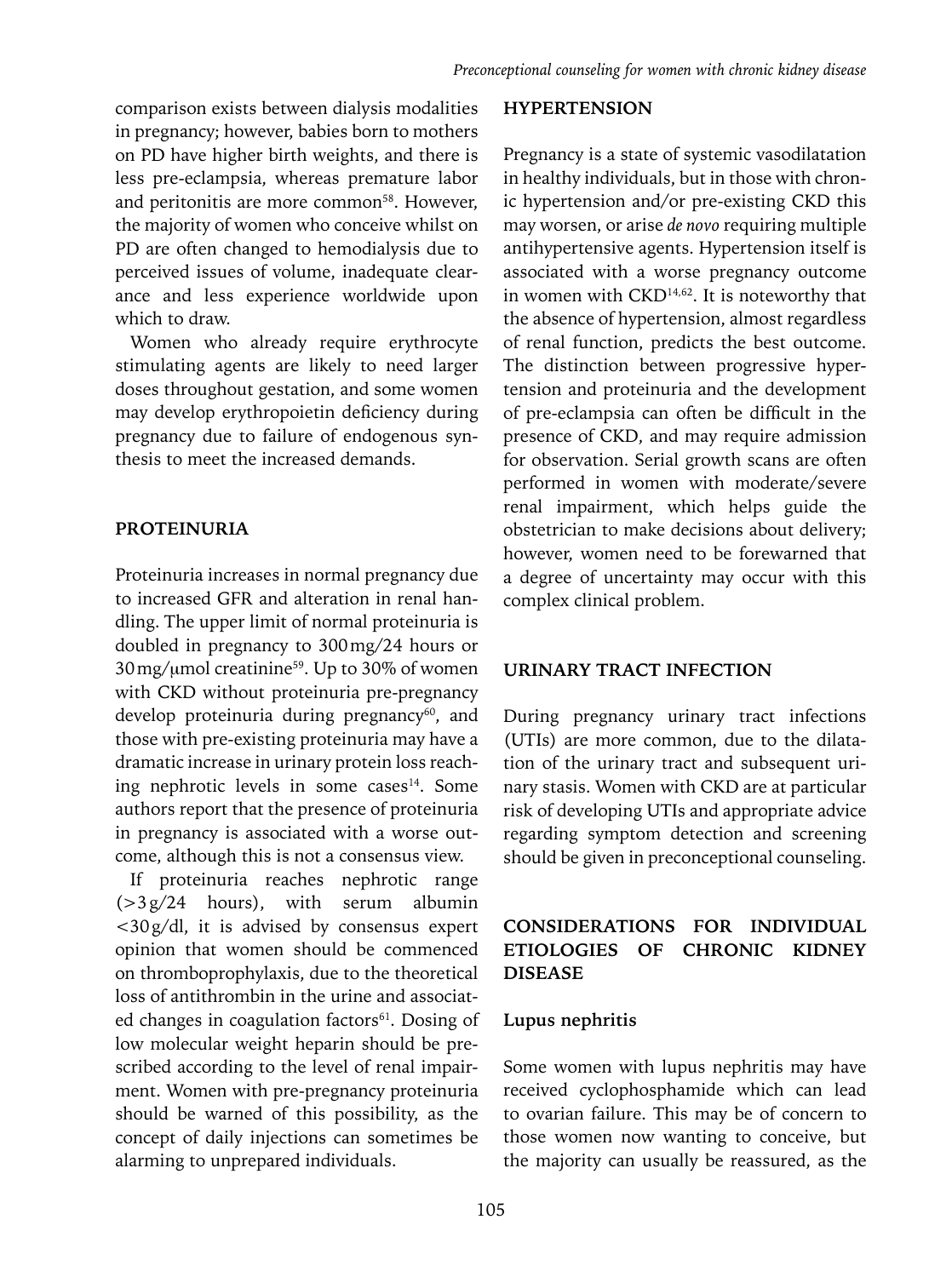adverse effects of the drug on fertility are determined by the age of the woman at the time of treatment and the amount of cyclophosphamide received<sup>63,64</sup>. However, exposure to cyclophosphamide can be associated with premature menopause. Hence, whilst as previously mentioned it is important for lupus nephritis to be quiescent for 6 months prior to conception $11$ , women with prior exposure to cyclophosphamide should be referred promptly to infertility specialists if there are delays in conceiving thereafter. A flare of lupus nephritis may often be difficult to differentiate from the development of pre-eclampsia, but certain clinical and laboratory features, e.g. rising dsDNA, may help to distinguish between the two conditions. At earlier gestations where fetal viability is paramount, a renal biopsy may be needed to inform further treatment decisions. Although biopsy is no less safe than in the non-pregnant state, in the majority, and certainly beyond 24 weeks it can usually be avoided. Women with lupus nephritis tend to have worse pregnancy outcomes than women with the same level of renal impairment with different etiologies $60$ . The reason for this finding is unclear, but may be related to the systemic nature of the disease.

#### **Transplantation**

Renal transplant recipients form a large proportion of women with CKD who contemplate pregnancy due to the restoration of both fertility and libido with renal function<sup>65</sup>. A period of 1 year after transplantation is recommended, and MMF and sirolimus should be avoided as discussed previously. Women should be reassured that there is no conclusive evidence that pregnancy increases the risk of graft rejection, or causes a deterioration in graft function<sup>7,66-69</sup>, other than in those with moderate–severe renal impairment<sup>70</sup>. This group of women may already have experienced renal replacement therapy and are often more reluctant than

those at the same stage of renal impairment without renal transplants to pursue pregnancy if they consider their graft to be at risk. Unfortunately, women with excellent graft function and 'normal' GFR still have an increased risk of pre-eclampsia62,67,68, potentially due to previous endothelial injury or undetectable graft fibrosis. Handling of calcineurin inhibitors alters during pregnancy, and levels need to be monitored closely as women may need an increase of up to 40% of pre-pregnancy doses.

Urinary tract infection is common in the presence of a renal transplant, and women should be advised to seek medical advice at the first suspicion of symptoms. Monthly screening for asymptomatic bacteruria is advised by European Best Practice Guidelines (EPBG) and, for those with recurrent infection, prophylaxis throughout the rest of pregnancy is recommended<sup>8</sup>. Women with renal transplants should be reassured that they can have normal vaginal deliveries and that the allograft will not be damaged by pregnancy or delivery due to its anatomical position.

## **Reflux nephropathy**

Reflux nephropathy is a common cause of renal impairment in women of childbearing age. It complicates pregnancy due to the increased frequency of UTIs, but is not associated with any additional risk of complications with regards to the level of renal impairment. If there is evidence of vesicoureteric reflux in the mother, this should be screened for in the child as soon as possible after birth $71$ , though some cases may be detected *in utero*.

#### **Adult polycystic kidney disease**

In common with women with reflux nephropathy, women with adult polycystic kidney disease (APKD) may also experience more UTIs, as well as bleeding into cysts. It is very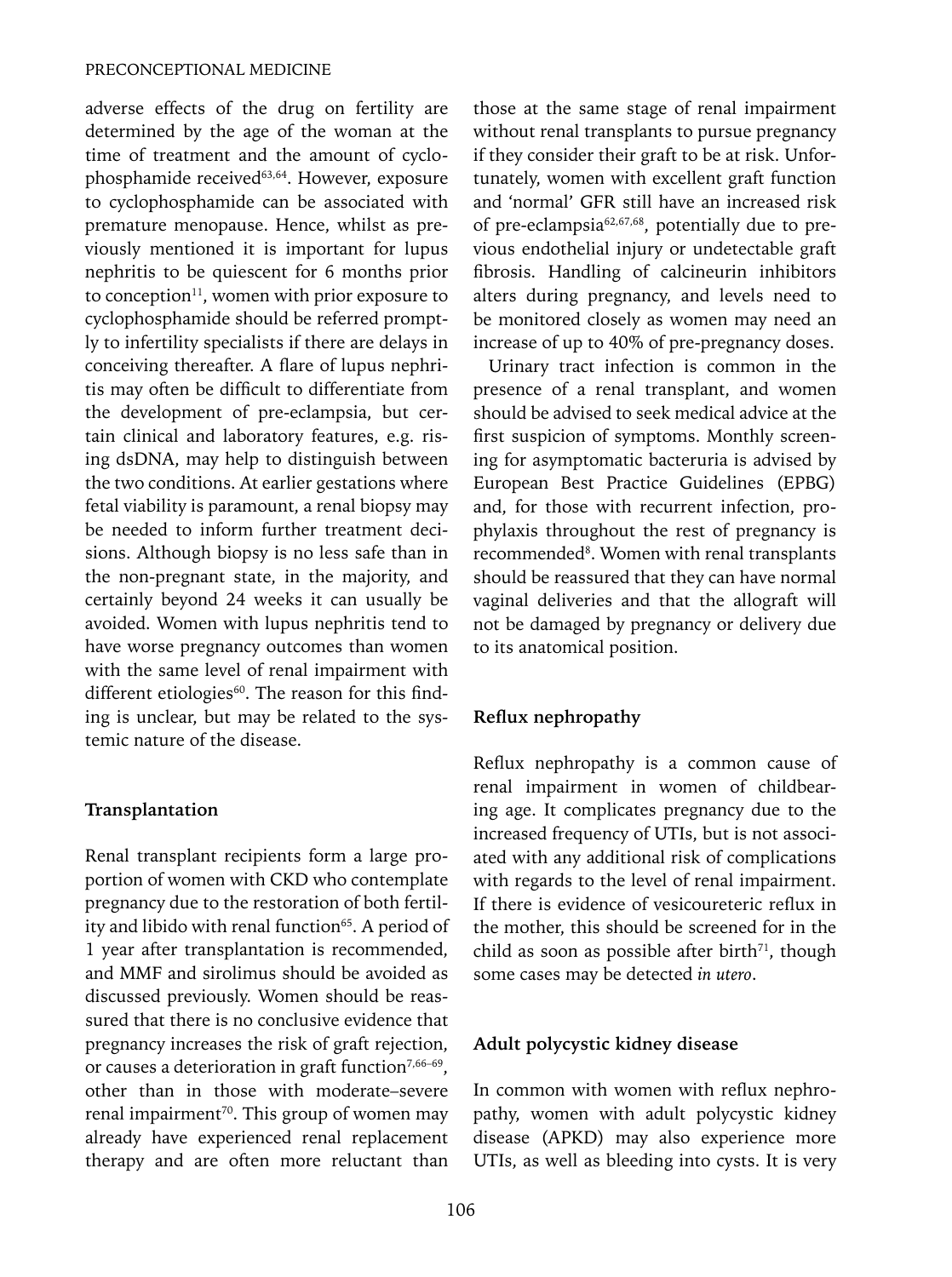unlikely that the size of the kidneys will preclude pregnancy, and women can often be reassured in this regard. Women with known APKD should be advised of the genetic risk to their offspring (1 in 2). However, few if any women contemplate termination. The situation is more challenging when women present for the first time with APKD during the first trimester of their pregnancy.

# **CONCLUSION**

Women with CKD are a diverse group of individuals with a spectrum of pregnancy outcomes, from those with a minimal increase in risk of pre-eclampsia, to those very unlikely to have a normal pregnancy course. One of the most useful guides to pregnancy outcome is obstetric history, as future pregnancies often mirror previous pregnancies.

# **References**

- 1. Coresh J, Selvin E, Stevens LA, *et al*. Prevalence of chronic kidney disease in the United States. *JAMA* 2007;298:2038–47
- 2. Fischer MJ. Chronic kidney disease and pregnancy: maternal and fetal outcomes. *Adv Chronic Kidney Dis* 2007;14:132–45
- 3. Foundation NK. K/DOQI clinical practice guidelines for chronic kidney disease: evaluation, classification and stratification. *Am J Kidney Dis* 2002;39(Suppl 1):S1–266
- 4. Weher JA, van Zanden AP. Interferences in current methods for measurements of creatinine. *Clin Chem* 1991;37:695–700
- 5. Guidelines NK. Part 4: *Definition and Classification of Stages of Chronic Kidney Disease. Clinical Practice Guidelines for Chronic Kidney Disease: Evaluation, Classification, and Stratification*. 2000. www.kidney.org
- 6. Smith MC, Moran P, Ward MK, Davison JM. Assessment of glomerular filtration rate during pregnancy using the MDRD formula. *Br J Obstet Gynaecol* 2008;115:109–12
- 7. Fischer T, Neumayer HH, Fischer R, *et al.* Effect of pregnancy on long-term kidney function in renal transplant recipients treated with cyclosporine and with azathioprine. *Am J Transplant* 2005;5:2732–9
- 8. Transplantation EEGoR. European Best Practice Guidelines for renal transplantation. Long term management of the transplant patient Section IV: Pregnancy in renal transplant patients. *Nephrol Dial Transplant*  2002;17(Suppl 4):50–5
- 9. Clowse ME, Magder LS, Witter F, Petri M. The impact of increased lupus activity on obstetric outcomes. *Arthritis Rheum*  2005;52:514–21
- 10. Hayslett JP. The effect of systemic lupus erythematosus on pregnancy and pregnancy outcome. *Am J Reprod Immunol* 1992;28:199–204
- 11. Huong DL, Wechsler B, Vauthier-Brouzes D, Beaufils H, Lefebvre G, Piette JC. Pregnancy in past or present lupus nephritis: a study of 32 pregnancies from a single centre. *Ann Rheum Dis* 2001;60:599–604
- 12. Health. CEiMaC. *Diabetes in Pregnancy: Are We Providing the Best Care?* Findings of a National Enquiry: England, Wales and Northern Ireland. London: CEMACH, 2007
- 13. Hadden D, Traub A. Outcome of pregnancy in women with insulin dependent diabetes. Centralisation of care leads to better outcome. *BMJ* 1998;316:550; author reply 1–2
- 14. Katz AI, Davison JM, Hayslett JP, Singson E, Lindheimer MD. Pregnancy in women with kidney disease. *Kidney Int* 1980;18:192–206
- 15. Pregnancy and renal disease. *Lancet* 1975;2:801–2
- 16. Benediktsson R, Calder AA, Edwards CR, Seckl JR. Placental 11 beta-hydroxysteroid dehydrogenase: a key regulator of fetal glucocorticoid exposure. *Clin Endocrinol (Oxf)* 1997;46:161–6
- 17. Park-Wyllie L, Mazzotta P, Pastuszak A, *et al.* Birth defects after maternal exposure to corticosteroids: prospective cohort study and meta-analysis of epidemiological studies. *Teratology* 2000;62:385–92
- 18. Carmichael SL, Shaw GM, Ma C, Werler MM, Rasmussen SA, Lammer EJ. Maternal corticosteroid use and orofacial clefts. *Am J*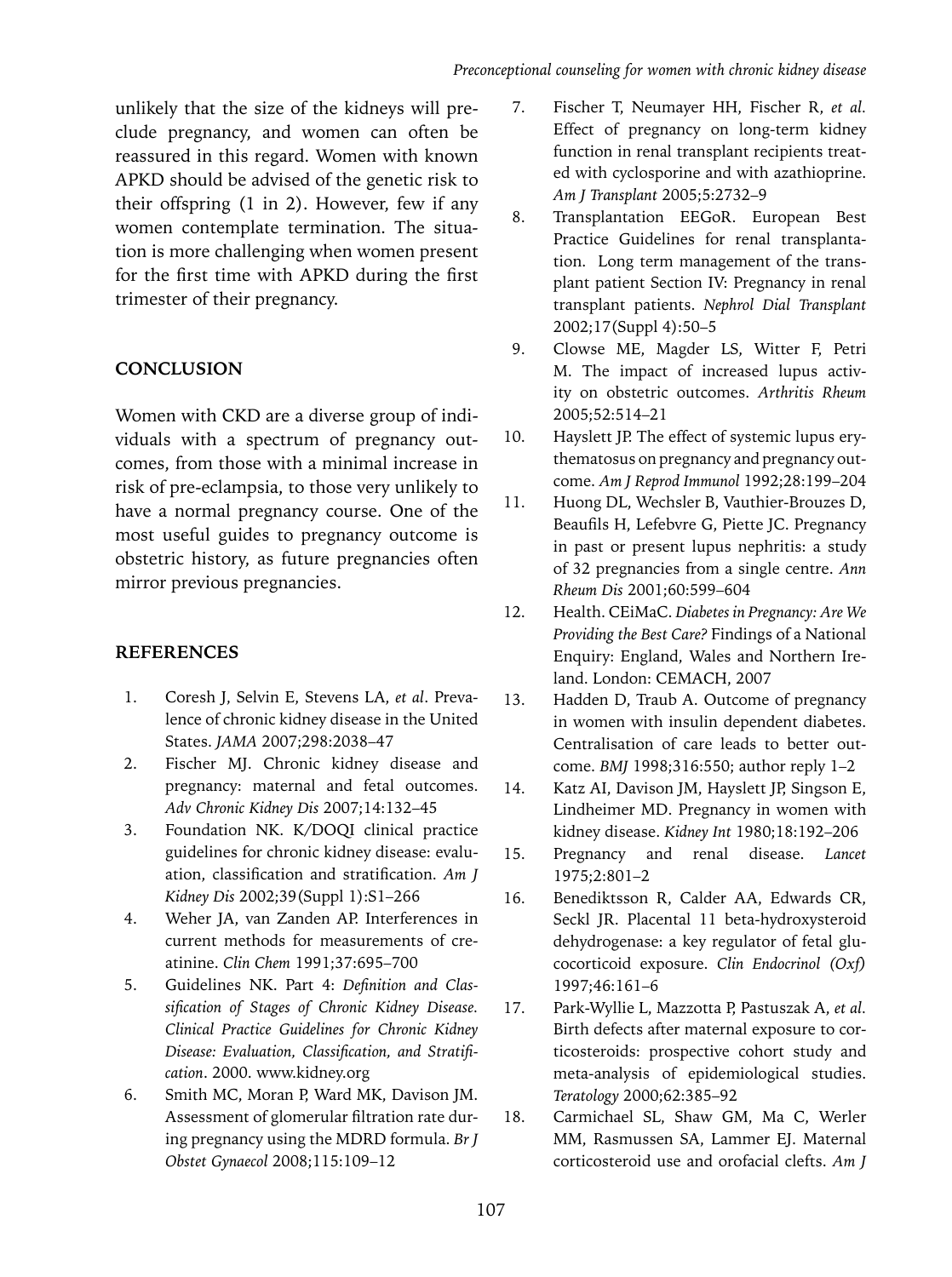*Obstet Gynecol* 2007;197:585 e1–7; discussion 683–4, e1–7

- 19. Kallen B. Maternal drug use and infant cleft lip/palate with special reference to corticoids. *Cleft Palate Craniofac J* 2003;40:624–8
- 20. Czeizel AE, Rockenbauer M. Populationbased case-control study of teratogenic potential of corticosteroids. *Teratology* 1997;56:335–40
- 21. Bar Oz B, Hackman R, Einarson T, Koren G. Pregnancy outcome after cyclosporine therapy during pregnancy: a meta-analysis. *Transplantation* 2001;71:1051–5
- 22. Armenti VT, Ahlswede KM, Ahlswede BA, Jarrell BE, Moritz MJ, Burke JF. National transplantation Pregnancy Registry--outcomes of 154 pregnancies in cyclosporinetreated female kidney transplant recipients. *Transplantation* 1994;57:502–6
- 23. Kainz A, Harabacz I, Cowlrick IS, Gadgil SD, Hagiwara D. Review of the course and outcome of 100 pregnancies in 84 women treated with tacrolimus. *Transplantation* 2000;70:1718–21
- 24. Armenti VT, Radomski JS, Moritz MJ, *et al.*  Report from the National Transplantation Pregnancy Registry (NTPR): outcomes of pregnancy after transplantation. *Clin Transpl*  2004:103–14
- 25. Ostensen M, Khamashta M, Lockshin M, Parke A, Brucato A, Carp H, *et al.* Antiinflammatory and immunosuppressive drugs and reproduction. *Arthritis Res Ther*  2006;8:209
- 26. Francella A, Dyan A, Bodian C, Rubin P, Chapman M, Present DH. The safety of 6-mercaptopurine for childbearing patients with inflammatory bowel disease: a retrospective cohort study. *Gastroenterology* 2003;124:9–17
- 27. Moskovitz DN, Bodian C, Chapman ML, et al. The effect on the fetus of medications used to treat pregnant inflammatory bowel-disease patients. *Am J Gastroenterol*  2004;99:656–61
- 28. Tendron A, Gouyon JB, Decramer S. In utero exposure to immunosuppressive drugs: experimental and clinical studies. *Pediatr Nephrol* 2002;17:121–30
- 29. Le Ray C, Coulomb A, Elefant E, Frydman R, Audibert F. Mycophenolate mofetil in pregnancy after renal transplantation: a case of major fetal malformations. *Obstet Gynecol*  2004;103:1091–4
- 30. Sifontis NM, Coscia LA, Constantinescu S, Lavelanet AF, Moritz MJ, Armenti VT. Pregnancy outcomes in solid organ transplant recipients with exposure to mycophenolate mofetil or sirolimus. *Transplantation* 2006;82:1698–702
- 31. Kyle PM. Drugs and the fetus. *Curr Opin Obstet Gynecol* 2006;18:93–9
- 32. Cooper WO, Hernandez-Diaz S, Arbogast PG, *et al.* Major congenital malformations after first-trimester exposure to ACE inhibitors. *N Engl J Med* 2006;354:2443–51
- 33. Bar J, Orvieto R, Shalev Y, *et al.* Pregnancy outcome in women with primary renal disease. *Isr Med Assoc J* 2000;2:178–81
- 34. Abe S. An overview of pregnancy in women with underlying renal disease. *Am J Kidney Dis* 1991;17:112–5
- 35. Barcelo P, Lopez-Lillo J, Cabero L, Del Rio G. Successful pregnancy in primary glomerular disease. *Kidney Int* 1986;30:914–9
- 36. Abe S. The influence of pregnancy on the long-term renal prognosis of IgA nephropathy. *Clin Nephrol* 1994;41:61–4
- 37. Chapman AB, Johnson AM, Gabow PA. Pregnancy outcome and its relationship to progression of renal failure in autosomal dominant polycystic kidney disease. *J Am Soc Nephrol* 1994;5:1178–85
- 38. Jungers P, Houillier P, Chauveau D, *et al.*  Pregnancy in women with reflux nephropathy. *Kidney Int* 1996;50:593–9
- 39. Bar J, Ben-Rafael Z, Padoa A, Orvieto R, Boner G, Hod M. Prediction of pregnancy outcome in subgroups of women with renal disease. *Clin Nephrol* 2000;53:437–44
- 40. Hou S. Pregnancy in chronic renal insufficiency and end-stage renal disease. *Am J Kidney Dis* 1999;33:235–52
- 41. Williams D, Davison J. Chronic kidney disease in pregnancy. *BMJ* 2008;336:211–5
- 42. Hou SH, Grossman SD, Madias NE. Pregnancy in women with renal disease and moderate renal insufficiency. *Am J Med*  1985;78:185–94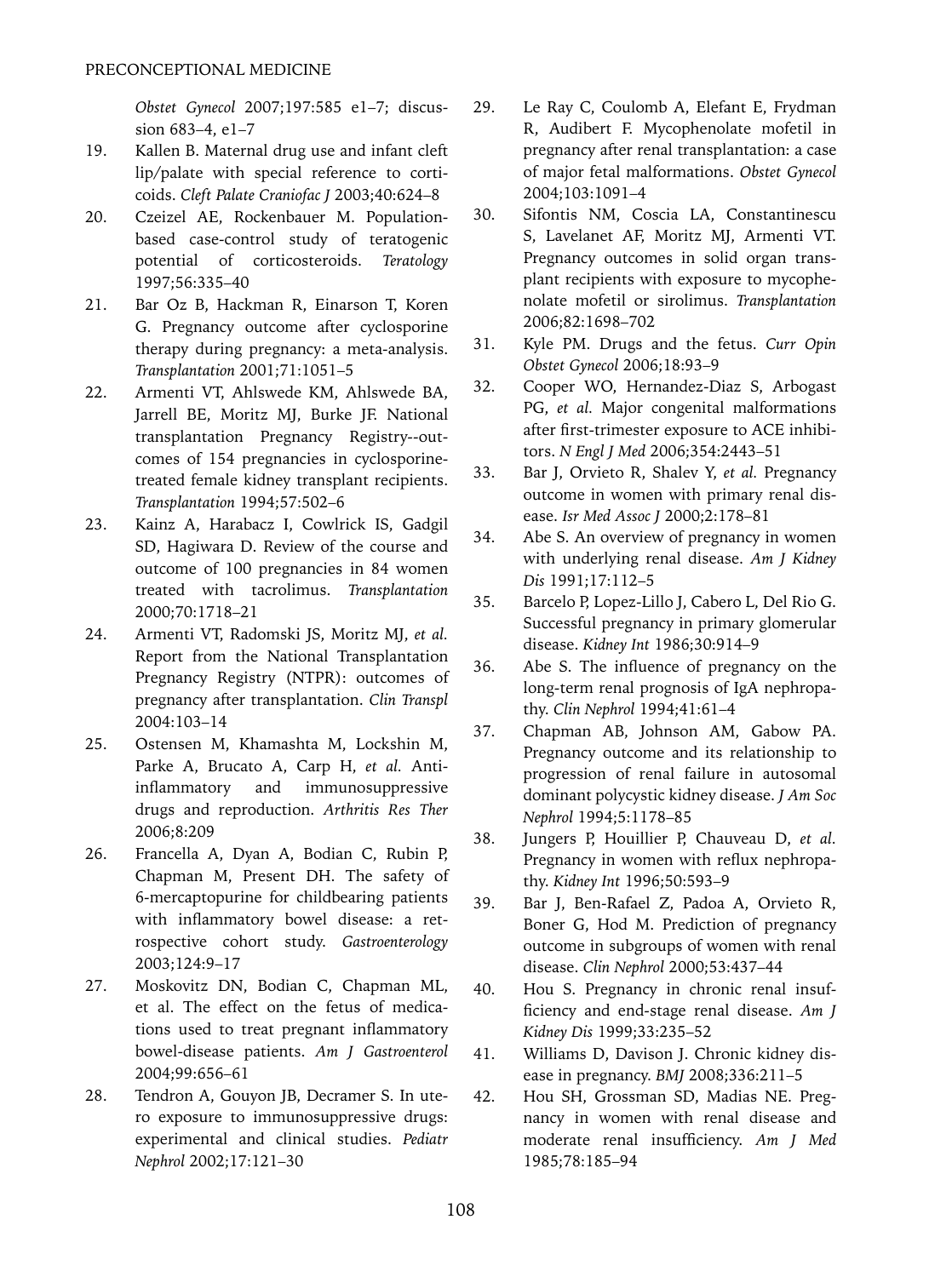- 43. Jones DC, Hayslett JP. Outcome of pregnancy in women with moderate or severe renal insufficiency. *N Engl J Med* 1996;335:226–32
- 44. Abe S, Amagasaki Y, Konishi K, Kato E, Sakaguchi H, Iyori S. The influence of antecedent renal disease on pregnancy. *Am J Obstet Gynecol* 1985;153:508–14
- 45. Packham DK, North RA, Fairley KF, Kloss M, Whitworth JA, Kincaid-Smith P. Primary glomerulonephritis and pregnancy. *Q J Med*  1989;71:537–53
- 46. Jungers P, Chauveau D, Choukroun G, *et al.*  Pregnancy in women with impaired renal function. *Clin Nephrol* 1997;47:281–8
- 47. Davison JM, Noble MC. Serial changes in 24 hour creatinine clearance during normal menstrual cycles and the first trimester of pregnancy. *Br J Obstet Gynaecol* 1981;88:10–7
- 48. Imbasciati E, Gregorini G, Cabiddu G, *et al.* Pregnancy in CKD stages 3 to 5: fetal and maternal outcomes. *Am J Kidney Dis* 2007;49:753–62
- 49. Imbasciati E, Pardi G, Capetta P, *et al.* Pregnancy in women with chronic renal failure. *Am J Nephrol* 1986;6:193–8
- 50. Okundaye I, Abrinko P, Hou S. Registry of pregnancy in dialysis patients. *Am J Kidney Dis* 1998;31:766–73
- 51. Chan WS, Okun N, Kjellstrand CM. Pregnancy in chronic dialysis: a review and analysis of the literature. *Int J Artif Organs*  1998;21:259–68
- 52. Giatras I, Levy DP, Malone FD, Carlson JA, Jungers P. Pregnancy during dialysis: case report and management guidelines. *Nephrol Dial Transplant* 1998;13:3266–72
- 53. Haase M, Morgera S, Bamberg C, *et al.* A systematic approach to managing pregnant dialysis patients--the importance of an intensified haemodiafiltration protocol. *Nephrol Dial Transplant* 2005;20:2537–42
- 54. Plant L. Pregnancy and dialysis. In: Davison J, Nelson-Piercy C, Kehoe S, Baker P, eds. *Renal Disease and Pregnancy.* London: RCOG Publication, 2008:62
- 55. Bagon JA, Vernaeve H, De Muylder X, Lafontaine JJ, Martens J, Van Roost G. Pregnancy and dialysis. *Am J Kidney Dis* 1998;31:756–65
- 56. Holley JL, Reddy SS. Pregnancy in dialysis patients: a review of outcomes,

complications, and management. *Semin Dial*  2003;16:384–8

- 57. Hou S. Peritoneal dialysis and haemodialysis in pregnancy. *Baillieres Clin Obstet Gynaecol*  1987;1:1009–25
- 58. Chang H, Miller MA, Bruns FJ. Tidal peritoneal dialysis during pregnancy improves clearance and abdominal symptoms. *Perit Dial Int* 2002;22:272–4
- 59. Kuo VS, Koumantakis G, Gallery ED. Proteinuria and its assessment in normal and hypertensive pregnancy. *Am J Obstet Gynecol* 1992;167:723–8
- 60. Stratta P, Canavese C, Quaglia M. Pregnancy in patients with kidney disease. *J Nephrol*  2006;19:135–43
- 61. Davison JM, Nelson-Piercy C, Kehoe S, Baker P, eds. *Renal Disease in Pregnancy*. London: RCOG Press, 2008:250
- 62. Galdo T, Gonzalez F, Espinoza M, *et al.* Impact of pregnancy on the function of transplanted kidneys. *Transplant Proc* 2005;37:1577–9
- 63. Park MC, Park YB, Jung SY, Chung IH, Choi KH, Lee SK. Risk of ovarian failure and pregnancy outcome in patients with lupus nephritis treated with intravenous cyclophosphamide pulse therapy. *Lupus* 2004;13:569–74
- 64. Boumpas DT, Austin HA 3rd, Vaughan EM, Yarboro CH, Klippel JH, Balow JE. Risk for sustained amenorrhea in patients with systemic lupus erythematosus receiving intermittent pulse cyclophosphamide therapy. *Ann Intern Med* 1993;119:366–9
- 65. Davison JM, Bailey DJ. Pregnancy following renal transplantation. *J Obstet Gynaecol Res* 2003;29:227–33
- 66. Crowe AV, Rustom R, Gradden C, *et al.* Pregnancy does not adversely affect renal transplant function. *Q J Med* 1999;92:631–5
- 67. Gutierrez MJ, Acebedo-Ribo M, Garcia-Donaire JA, *et al.* Pregnancy in renal transplant recipients. *Transplant Proc*  2005;37:3721–2
- 68. Keitel E, Bruno RM, Duarte M, *et al.* Pregnancy outcome after renal transplantation. *Transplant Proc* 2004;36:870–1
- 69. Stratta P, Canavese C, Giacchino F, Mesiano P, Quaglia M, Rossetti M. Pregnancy in kidney